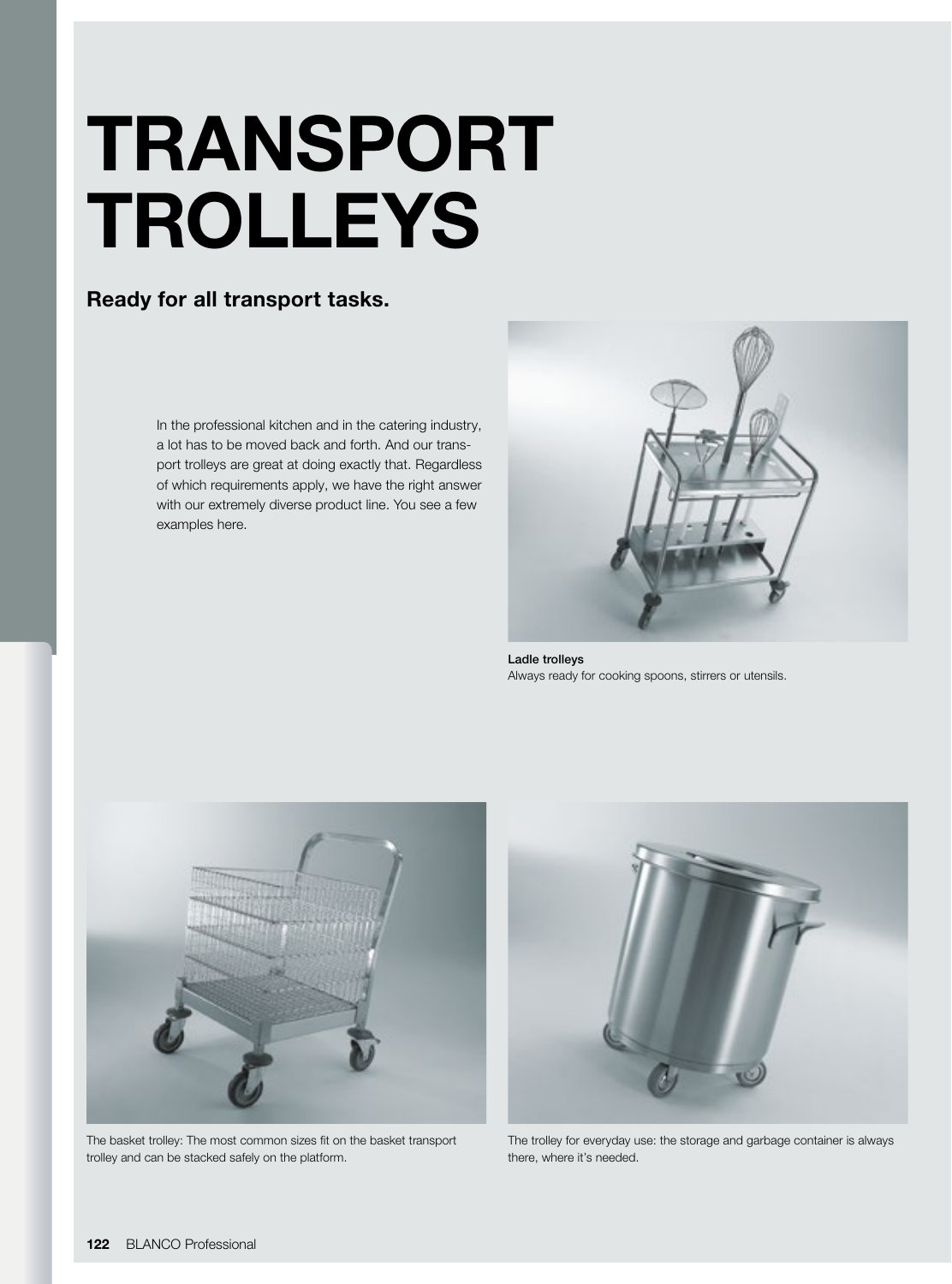

Platform trolleys For universal use with heavy stacked items.

| Spice trolleys                        | 124 |
|---------------------------------------|-----|
| Ladle trolleys                        | 124 |
| Plate trolleys                        | 124 |
| Cutlery soaking trolleys              | 125 |
| Platform trolleys                     | 125 |
| Basket transport trolleys             | 126 |
| Potato and vegetable washing trolleys | 126 |
| Cutlery and tray trolleys             | 127 |
| Storage/garbage containers            | 128 |
| Storage trolleys                      | 128 |
| Rolling stools                        | 128 |
| All-purpose trolleys                  | 128 |
| Accessories for transport trolleys    | 129 |
|                                       |     |



The trolley for refined tastes: With the spice trolley spices, oil and vinegar can be moved safely from one place to another.



Cutlery and tray trolleys: Perfectly organized – Cutlery on top, trays on the bottom.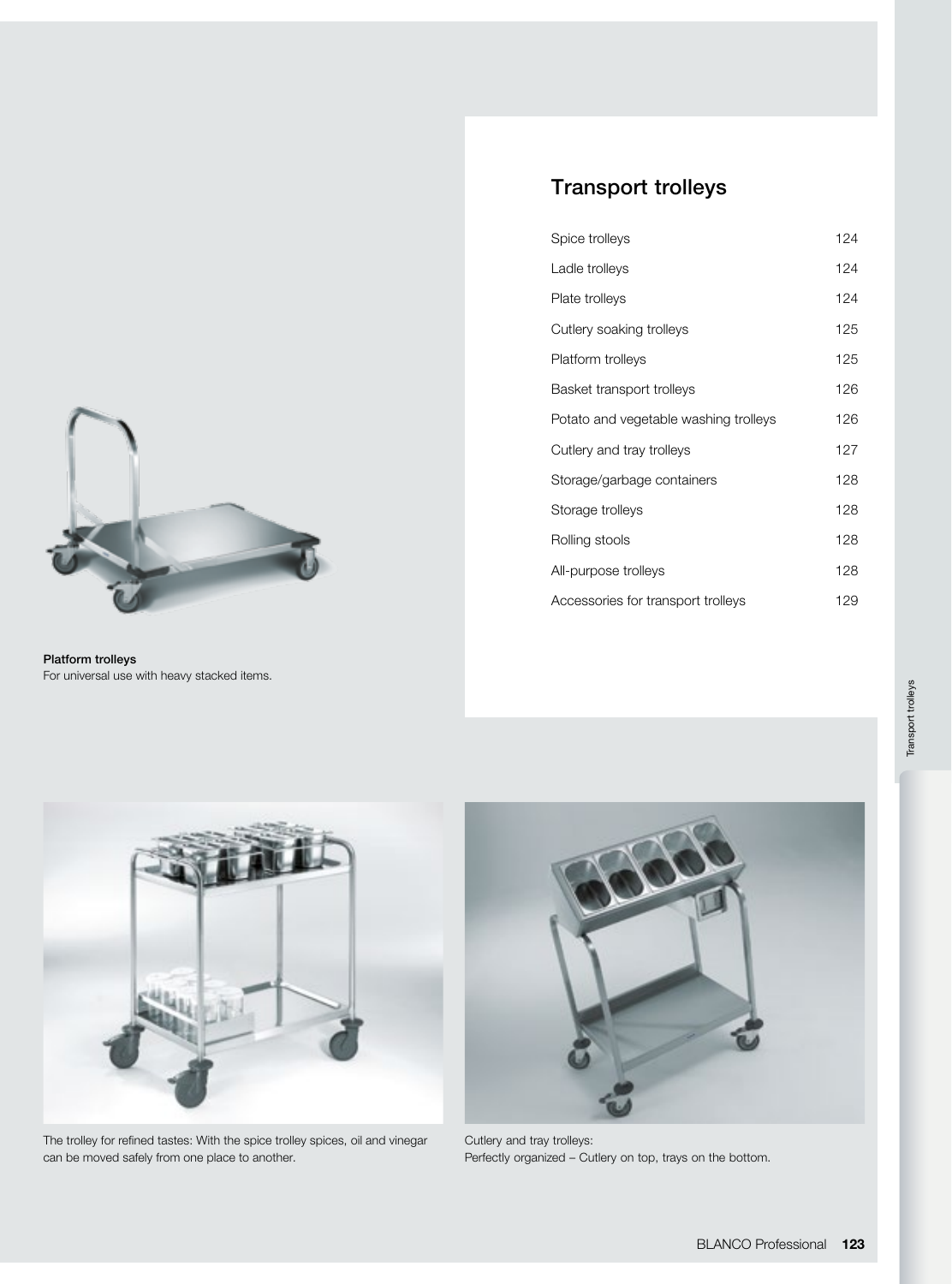• Stainless steel

• \* Synthetic castors corrosion-resistant in compliance with DIN 18867-8

dia. of 26 cm,

capacity: approx. 150 plates



#### Spice trolleys and accessories

| <b>Illustration</b>                         | <b>Model</b>                                                                                                                                                                                                                                                              | <b>Dimensions</b><br>$L \times W \times H$<br>(mm) | Weight/<br>load cap.<br>(kg) | Castors<br>125 mm dia.                                      | Order no.<br>(basic<br>model) | Price in $\epsilon$<br>w/o VAT |
|---------------------------------------------|---------------------------------------------------------------------------------------------------------------------------------------------------------------------------------------------------------------------------------------------------------------------------|----------------------------------------------------|------------------------------|-------------------------------------------------------------|-------------------------------|--------------------------------|
| $GWL$ 8 $\times$ 6                          | $GWL8 \times 6$<br>Spice trolley, closed model,<br>incl. all equipment:                                                                                                                                                                                                   | 865 x 675 x 985 mm                                 | 54.0 kg                      | 4 steering castors,<br>2 of them with brakes                |                               |                                |
|                                             | 3 spice container GWB 1/6-150,<br>4 spice jars, 3 tilt drawer surfaces<br>incl. synthetic containers, spice drawers                                                                                                                                                       |                                                    |                              | synthetic*                                                  | 572 358<br>(295 195)          |                                |
|                                             | with telescopic slides, rear railings with<br>space for 8 spice jars                                                                                                                                                                                                      |                                                    |                              | galvanised steel                                            | 565 770<br>(295 195)          |                                |
| GW 8 x 5-2                                  | GW 8 x 5-2<br>Spice trolley,<br>capacity: 8 spice jars,                                                                                                                                                                                                                   | 900 x 600 x 950 mm                                 | 21.0 kg                      | 4 steering castors,<br>2 of them with brakes                |                               |                                |
|                                             | 8 spice containers GWB 1/6-150<br>(contents not included in scope of<br>delivery)                                                                                                                                                                                         |                                                    |                              | synthetic*                                                  | 569 790<br>(295 196)          |                                |
|                                             |                                                                                                                                                                                                                                                                           |                                                    |                              | galvanised steel                                            | 550 008<br>(295 196)          |                                |
| Ladle trolley                               |                                                                                                                                                                                                                                                                           |                                                    |                              |                                                             |                               |                                |
| LW $8 \times 5 - 2$<br>(shown with access.) | LW 8 x 5-2<br>Ladle trolley<br>with 11 differently sized, round cut-outs<br>in upper shelf for holding large ladles,<br>whisks, etc., including railing on both<br>sides for hooking in small parts,<br>including additional hanging rail for<br>spoons, meat forks, etc. | 900 x 600 x 950 mm                                 | 19.0 kg                      | 4 steering castors,<br>2 of them with brakes                |                               |                                |
|                                             |                                                                                                                                                                                                                                                                           |                                                    |                              | synthetic*                                                  | 569 791<br>(295 197)          |                                |
|                                             |                                                                                                                                                                                                                                                                           |                                                    |                              | galvanised steel                                            | 565 775<br>(295 197)          |                                |
| Plate trolley                               |                                                                                                                                                                                                                                                                           |                                                    |                              |                                                             |                               |                                |
| TWH <sub>1</sub>                            | TWH <sub>1</sub><br>Plate trolley,<br>completely of stainless steel,<br>including 2 hook-in wire dividers for<br>adjusting to the respective plate size,<br>accessible from 1 side,<br>with slide-down tilt-protection, suitable<br>for plates with a max.                | 984 x 439 x 755 mm                                 | 13.0 kg<br>120 kg            | 4 steering castors,<br>2 of them with brakes<br>synthetic * | 564 356                       |                                |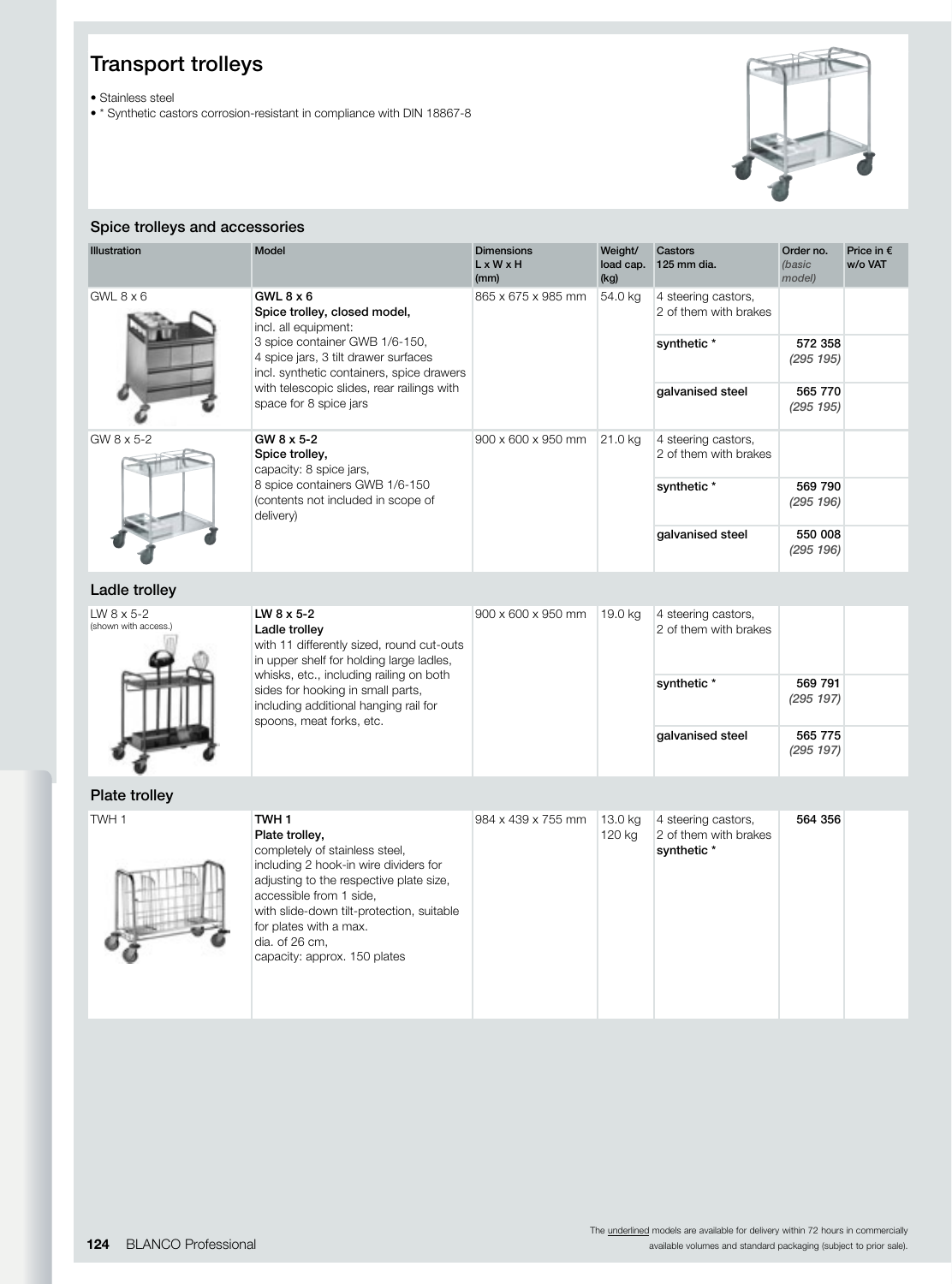• Stainless steel

• \* Synthetic castors corrosion-resistant in compliance with DIN 18867-8



#### Cutlery soaking trolley

| Illustration             | Model                                                                                                                                                            | <b>Dimensions</b><br>$L \times W \times H$<br>(mm)             | Weight/<br>load cap.<br>(kg) | Castors<br>125 mm dia.                                                                    | Order no.<br>(basic<br>model) | Price in €<br>w/o VAT |
|--------------------------|------------------------------------------------------------------------------------------------------------------------------------------------------------------|----------------------------------------------------------------|------------------------------|-------------------------------------------------------------------------------------------|-------------------------------|-----------------------|
| BTW9x7                   | <b>BTW 9 x 7</b><br>Cutlery soaking trolley<br>heated (+30 °C to +85 °C),<br>capacity: approx. 70 I,<br>stowable<br>connected load:<br>220-240 V/50-60 Hz/1.4 kW | 936 x 714 x 623 mm<br>Inside dimensions:<br>630 x 510 x 220 mm | 30 kg                        | 4 steering castors,<br>2 of them with brakes<br>synthetic *                               | 573 964<br>(375941)           |                       |
| <b>Platform trolleys</b> |                                                                                                                                                                  |                                                                |                              |                                                                                           |                               |                       |
| PFWS 8 x 5               | PFWS $8 \times 5$<br>Platform trolley<br>with all-round profile edge,                                                                                            | 901 x 601 x 900 mm<br>Platform height:                         | 12.0 kg                      | 2 fixed castors,<br>120.0 kg 2 steering castors<br>with brakes                            |                               |                       |
|                          | platform size:<br>800 x 500 mm                                                                                                                                   | 300 mm                                                         |                              | synthetic *                                                                               | 574 932<br>(383 484)          |                       |
|                          |                                                                                                                                                                  |                                                                |                              | galvanised steel                                                                          | 574 933<br>(383 484)          |                       |
| PFWP $10 \times 6$       | PFWP $10 \times 6$<br>Platform trolley<br>with all-round profile edge,<br>platform size:<br>1020 x 620 mm                                                        | 1098 x 698 x 941 mm 24.0 kg<br>Platform height:<br>252 mm      | 400.0 kg                     | 2 fixed castors.<br>2 steering castors<br>with brakes.<br>160 mm dia.<br>galvanised steel | 572 336<br>(364 499)          |                       |
| BTT8x6                   | $BTT8 \times 6$<br>Platform trolley<br>smooth surface,<br>platform size:<br>500 x 700 mm                                                                         | 605 x 780 x 840 mm<br>Platform height:<br>230 mm               | 11.0 kg                      | 4 steering castors,<br>100.0 kg 2 of them with brakes                                     |                               |                       |
|                          |                                                                                                                                                                  |                                                                |                              | synthetic *                                                                               | 572 329<br>(364 501)          |                       |
|                          |                                                                                                                                                                  |                                                                |                              | galvanised steel                                                                          | 572 330<br>(364 501)          |                       |
| $BTT10 \times 8$         | <b>BTT 10 x 8</b><br>Platform trolley<br>smooth surface,                                                                                                         | 1045 x 780 x 840 mm 20.0 kg<br>Platform height:                | 250.0 kg                     | 2 fixed castors,<br>2 steering castors<br>with brakes                                     |                               |                       |
|                          | platform size:<br>940 x 700 mm                                                                                                                                   | 230 mm                                                         |                              | synthetic *                                                                               | 572 327<br>(364 498)          |                       |
|                          |                                                                                                                                                                  |                                                                |                              | galvanised steel                                                                          | 572 328<br>(364 498)          |                       |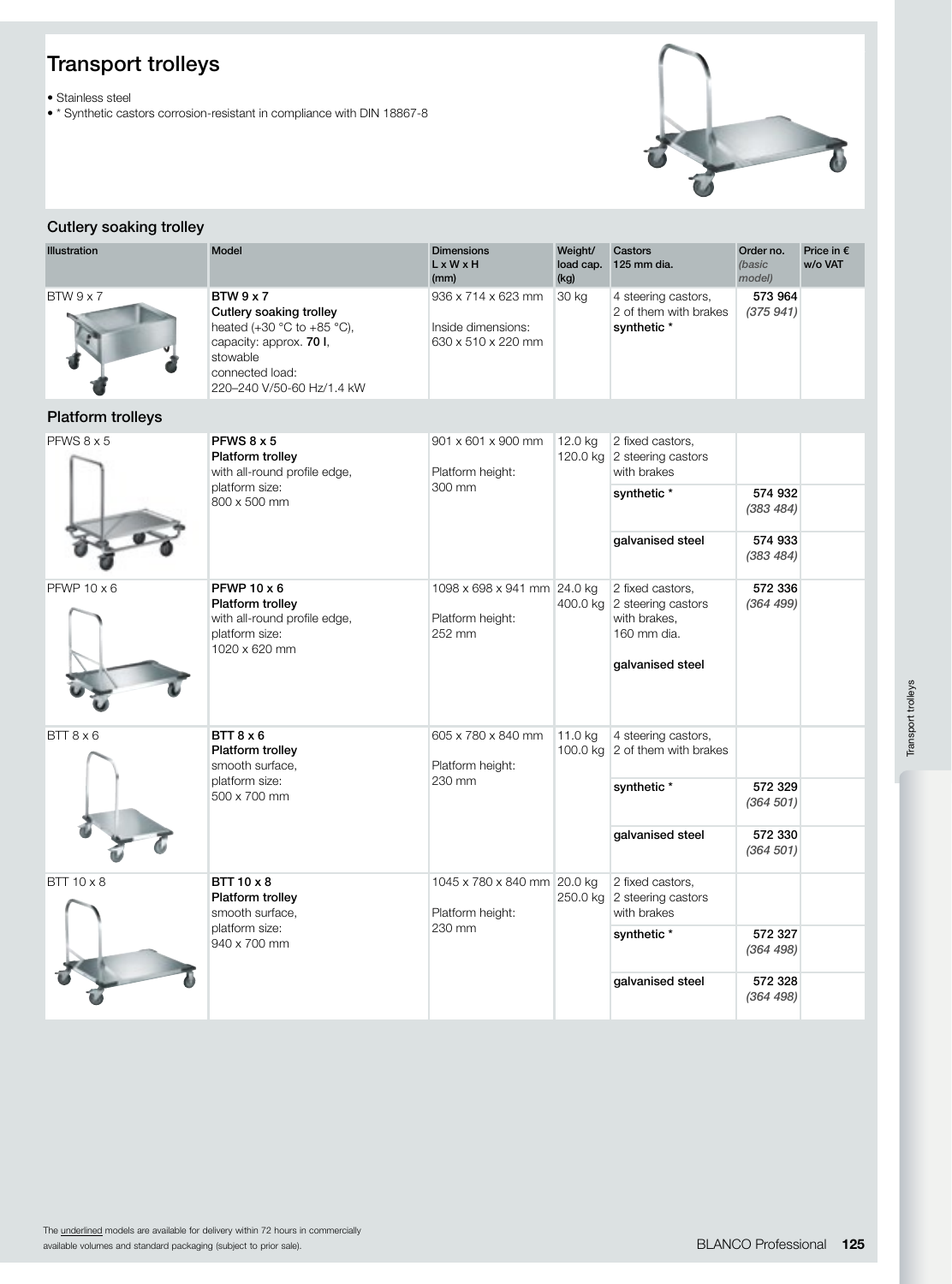• Stainless steel

• \* Synthetic castors corrosion-resistant in compliance with DIN 18867-8



#### Basket transport trolleys

| <b>Illustration</b> | Model                                                                                        | <b>Dimensions</b><br>$L \times W \times H$<br>(mm) | Weight/<br>load cap.<br>(kg) | Castors<br>125 mm dia.                                | Order no.<br>(basic<br>model) | Price in $\epsilon$<br>w/o VAT |                                                       |  |                      |
|---------------------|----------------------------------------------------------------------------------------------|----------------------------------------------------|------------------------------|-------------------------------------------------------|-------------------------------|--------------------------------|-------------------------------------------------------|--|----------------------|
| $KWT 5 \times 6$    | $KWT 5 \times 6$<br>Basket transport trolley,<br>suitable for dishes baskets                 | 660 x 580 x 900 mm<br>Platform height:<br>275 mm   |                              |                                                       |                               | 10.0 kg                        | 4 steering castors,<br>200.0 kg 2 of them with brakes |  |                      |
|                     | 500 x 500 mm or<br>508 x 508 mm                                                              |                                                    |                              |                                                       |                               |                                | synthetic*                                            |  | 572 331<br>(364 491) |
|                     |                                                                                              |                                                    |                              | galvanised steel                                      | 572 332<br>(364 491)          |                                |                                                       |  |                      |
|                     | $KWT 5 \times 7$<br>Basket transport trolley,<br>suitable for dishes baskets<br>650 x 530 mm | 810 x 610 x 900 mm<br>Platform height:<br>275 mm   | 11.0 kg                      | 4 steering castors,<br>200.0 kg 2 of them with brakes |                               |                                |                                                       |  |                      |
|                     |                                                                                              |                                                    |                              | synthetic*                                            | 572 333<br>(364 492)          |                                |                                                       |  |                      |
|                     |                                                                                              |                                                    |                              | galvanised steel                                      | 572 334<br>(364 492)          |                                |                                                       |  |                      |

#### Potato and vegetable washing trolleys

| <b>KWA 160</b>  | <b>KWA100</b><br>Potato and vegetable<br>washing trolley,                                                                                     | Inside dimensions:                                             | 810 x 620 x 465 mm |                                              | 17.0 kg              | 4 steering castors,<br>2 of them with brakes |  |  |
|-----------------|-----------------------------------------------------------------------------------------------------------------------------------------------|----------------------------------------------------------------|--------------------|----------------------------------------------|----------------------|----------------------------------------------|--|--|
|                 | Gastronorm-compatible,<br>suitable for<br>2 x G-KEN G 1/1-195 cooking inserts,                                                                | 750 x 560 x 300 mm                                             |                    | synthetic*                                   | 572 363<br>(295 200) |                                              |  |  |
|                 | capacity: approx. 100 I                                                                                                                       |                                                                |                    | galvanised steel                             | 565 768<br>(295 200) |                                              |  |  |
|                 | <b>KWA 160</b><br>Potato and vegetable<br>washing trolley,                                                                                    | 810 x 620 x 555 mm<br>Inside dimensions:<br>750 x 560 x 390 mm | 19.0 kg            | 4 steering castors,<br>2 of them with brakes |                      |                                              |  |  |
|                 | Gastronorm-compatible,<br>suitable for<br>4 x G-KEN G 1/1-195 cooking inserts,<br>capacity: approx. 160 I                                     |                                                                |                    | synthetic*                                   | 572 364<br>(295 201) |                                              |  |  |
|                 |                                                                                                                                               |                                                                |                    | galvanised steel                             | 555 809<br>(295 201) |                                              |  |  |
| <b>KWAF 100</b> | <b>KWAF 100</b><br>Potato and vegetable<br>washing trolley,<br>Gastronorm-compatible,<br>suitable for<br>2 x G-KEN G 1/1-195 cooking inserts, | 810 x 620 x 750 mm<br>Inside dimensions:<br>750 x 560 x 300 mm | 18.5 kg            | 4 steering castors,<br>2 of them with brakes |                      |                                              |  |  |
|                 |                                                                                                                                               |                                                                |                    | synthetic *                                  | 572 365<br>(295 202) |                                              |  |  |
|                 | capacity: approx. 100 I                                                                                                                       |                                                                |                    | galvanised steel                             | 565 766<br>(295 202) |                                              |  |  |
|                 | <b>KWAF 160</b><br>Potato and vegetable<br>washing trolley,                                                                                   | 810 x 620 x 750 mm<br>Inside dimensions:<br>750 x 560 x 390 mm | 21.5 kg            | 4 steering castors,<br>2 of them with brakes |                      |                                              |  |  |
|                 | Gastronorm-compatible,<br>suitable for<br>4 x G-KEN G 1/1-195 cooking inserts,                                                                |                                                                |                    | synthetic *                                  | 572 366<br>(295 203) |                                              |  |  |
|                 | capacity: approx. 160 I                                                                                                                       |                                                                |                    | galvanised steel                             | 565 767<br>(295 203) |                                              |  |  |

The underlined models are available for delivery within 72 hours in commercially available volumes and standard packaging (subject to prior sale).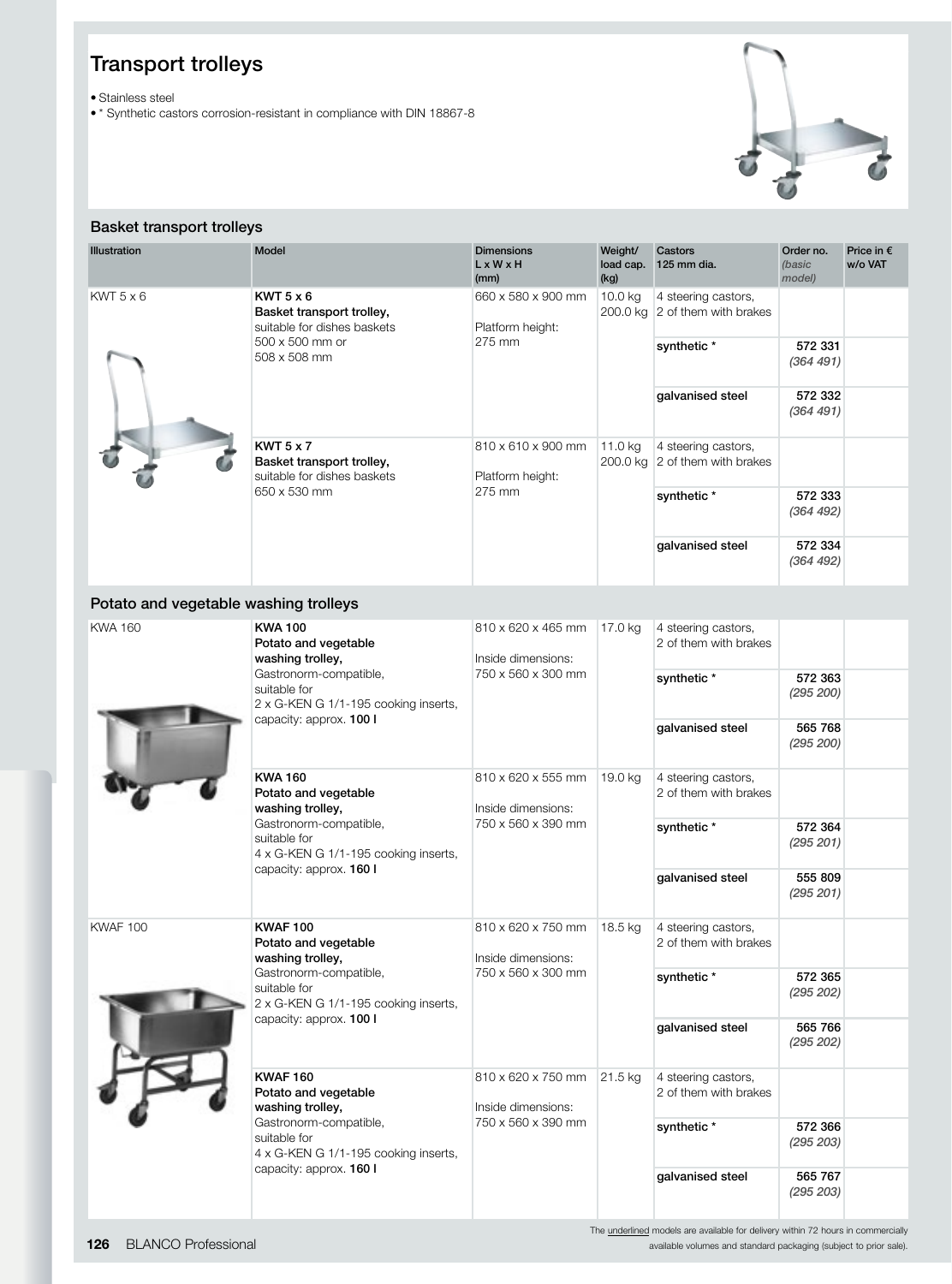• Stainless steel

• \* Synthetic castors corrosion-resistant in compliance with DIN 18867-8



#### Cutlery and tray trolleys

| <b>Illustration</b> | Model                                                                                                                                 | <b>Dimensions</b><br>$L \times W \times H$ (mm)<br>Capacity                                                                   | Weight/<br>load cap.<br>(kg) | Castors<br>125 mm dia.                       | Order no.<br>(basic<br>model) | Price in €<br>w/o VAT |
|---------------------|---------------------------------------------------------------------------------------------------------------------------------------|-------------------------------------------------------------------------------------------------------------------------------|------------------------------|----------------------------------------------|-------------------------------|-----------------------|
| <b>BT 400</b>       | <b>BT 400</b><br>Cutlery and tray trolley,<br>incl. 5 cutlery containers,<br>size GN 1/4-150<br>of stainless steel with transparent,  | 900 x 600 x 1270 mm 24.0 kg<br>approx. 120 trays<br>and approx. 500<br>pieces of cutlery                                      |                              | 4 steering castors,<br>2 of them with brakes |                               |                       |
|                     | Plexiglas half-flap cover and<br>1 napkin dispenser<br>of stainless steel.                                                            | Shelf dimensions:<br>775 x 521 mm                                                                                             |                              | synthetic *                                  | 572 361<br>(295 198)          |                       |
|                     | for 125 x 90 mm napkins                                                                                                               |                                                                                                                               |                              | galvanised steel                             | 566 316<br>(295 198)          |                       |
|                     | Design as model above<br>闷<br>but at a reduced height<br>for children's catering                                                      | 900 x 600 x 1060 mm<br>approx. 70 trays<br>and approx. 500                                                                    |                              | synthetic *                                  | 574 832<br>(295 198)          |                       |
|                     |                                                                                                                                       | pieces of cutlery<br>Shelf dimensions:<br>775 x 521 mm                                                                        |                              | galvanised steel                             | 574 833<br>(295 198)          |                       |
|                     | <b>BT 400</b><br>Cutlery and tray trolley,<br>incl. 5 cutlery containers,<br>size GN 1/4-150                                          | 900 x 600 x 1270 mm 21.0 kg<br>approx. 120 trays<br>and approx. 500<br>pieces of cutlery<br>Shelf dimensions:<br>775 x 521 mm |                              | 4 steering castors,<br>2 of them with brakes |                               |                       |
|                     | of stainless steel with transparent,<br>Plexiglas half-flap cover                                                                     |                                                                                                                               |                              | synthetic *                                  | 573 414<br>(295 198)          |                       |
|                     |                                                                                                                                       |                                                                                                                               |                              | galvanised steel                             | 573 415<br>(295 198)          |                       |
|                     | Design as model above<br>网<br>but at a reduced height<br>for children's catering                                                      | 900 x 600 x 1060 mm<br>approx. 70 trays<br>and approx. 500<br>pieces of cutlery<br>Shelf dimensions:<br>775 x 521 mm          |                              | synthetic*                                   | 574 834<br>(295 198)          |                       |
|                     |                                                                                                                                       |                                                                                                                               |                              | galvanised steel                             | 574 835<br>(295 198)          |                       |
| <b>BT 800</b>       | <b>BT 800</b><br>Cutlery and tray trolley,<br>incl. 10 cutlery containers,<br>size GN 1/4-150<br>of stainless steel with transparent, | 900 x 600 x 1485 mm 41.0 kg<br>approx. 120 trays and<br>approx. 1100 pieces<br>of cutlery                                     |                              | 4 steering castors,<br>2 of them with brakes |                               |                       |
|                     | Plexiglas half-flap cover and<br>2 napkin dispensers of stainless steel,<br>for 125 x 90 mm napkins                                   | Shelf dimensions:<br>775 x 521 mm                                                                                             |                              | synthetic *                                  | 572 362<br>(295 199)          |                       |
|                     |                                                                                                                                       |                                                                                                                               |                              | galvanised steel                             | 566 315<br>(295 199)          |                       |
|                     | <b>BT 800</b><br>Cutlery and tray trolley,<br>incl. 10 cutlery containers,<br>size GN 1/4-150                                         | 900 x 600 x 1485 mm 35.0 kg<br>approx. 120 trays<br>and approx. 1100                                                          |                              | 4 steering castors,<br>2 of them with brakes |                               |                       |
|                     | of stainless steel with transparent,<br>Plexiglas half-flap cover                                                                     | pieces of cutlery<br>Shelf dimensions:<br>775 x 521 mm                                                                        |                              | synthetic*                                   | 573 416<br>(295 199)          |                       |
|                     |                                                                                                                                       |                                                                                                                               |                              | galvanised steel                             | 573 417<br>(295 199)          |                       |
|                     | All BT 800s also available in a Kids design with a total height of 1280 mm                                                            |                                                                                                                               |                              |                                              | $\circledS$                   | on<br>request         |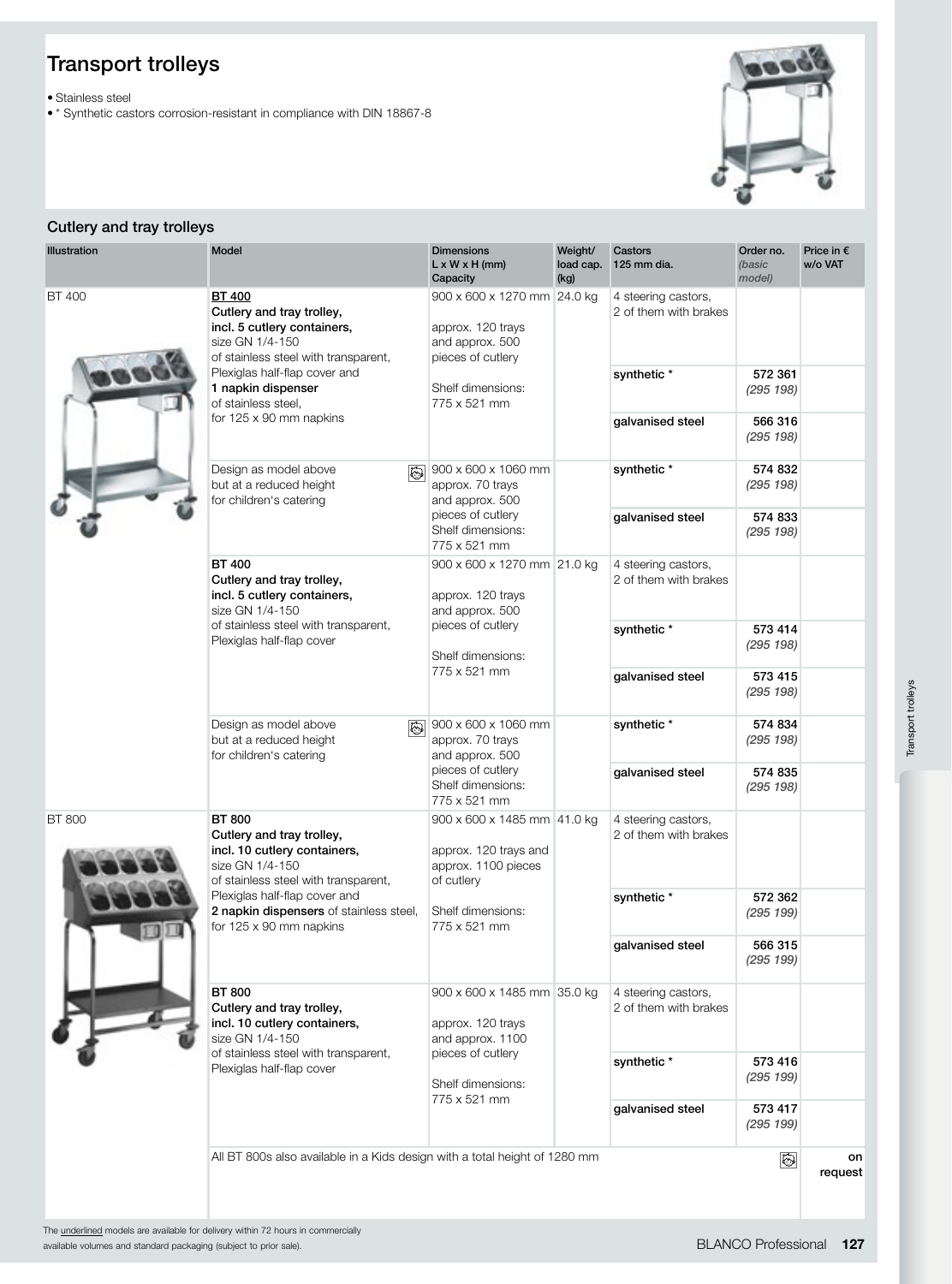• Stainless steel



#### Storage/garbage containers and accessories

| <b>Illustration</b>    | <b>Model</b>                                                                                             | <b>Dimensions</b><br>$L \times W \times H$<br>(mm) | Weight/<br>load cap.<br>(kg) | Castors<br>75 mm dia.                   | Order no.<br>(basic<br>model) | Price in $\epsilon$<br>w/o VAT |
|------------------------|----------------------------------------------------------------------------------------------------------|----------------------------------------------------|------------------------------|-----------------------------------------|-------------------------------|--------------------------------|
| <b>VBR 400 K</b>       | <b>VBR 400</b><br>Storage and garbage container,<br>capacity: 50 l                                       | 400 mm dia, x<br>390 mm                            | 8.5 kg                       |                                         | 565 909                       |                                |
|                        | D 400<br>Lid<br>with hanging device for hooking in the<br>lid on the container edge or on the<br>handles | 430 mm dia.                                        | $2.0$ kg                     |                                         | 565 910                       |                                |
|                        | <b>FUS 400</b><br><b>Transport frame</b>                                                                 | Height: 100 mm                                     | $2.0$ kg                     | 4 steering castors,<br>galvanised steel | 572 367                       |                                |
|                        | <b>VBR 400 K</b><br>Complete container,<br>incl. lid and transport frame                                 | 430 mm dia, x<br>495 mm                            | $12.5$ kg                    | 4 steering castors,<br>galvanised steel | 565 913                       |                                |
| <b>Storage trolley</b> |                                                                                                          |                                                    |                              |                                         |                               |                                |



| <b>VB 75</b>                  | 610 x 400 x 640 mm 13.0 kg | 4 steering castors,    | 564 882 |  |
|-------------------------------|----------------------------|------------------------|---------|--|
| Storage trolley               |                            | 2 of them with brakes, |         |  |
| including a removable hinged, |                            |                        |         |  |
| half-flap lid, capacity:      |                            | galvanised steel       |         |  |
| 75 I (recommended)            |                            |                        |         |  |
| 90 I (at maximum fill level)  |                            |                        |         |  |
|                               |                            |                        |         |  |
|                               |                            |                        |         |  |
|                               |                            |                        |         |  |
|                               |                            |                        |         |  |

#### Rolling stool

 $ROHO<sub>5</sub> x<sub>5</sub>$ 



| ROHO <sub>5</sub> × 5<br>Rolling stool<br>with smooth top surface, turned down | 450 x 450 x 480 mm | 6.5 kg | 4 steering castors,<br>150.0 kg 2 of them with brakes, | 572 370 |  |
|--------------------------------------------------------------------------------|--------------------|--------|--------------------------------------------------------|---------|--|
| 30 mm all-round, additional cross strut                                        |                    |        | galvanised steel                                       |         |  |
|                                                                                |                    |        |                                                        |         |  |

#### All-purpose trolleys

| $AZWA$ 5 $\times$ 5 | AZWA 5 x 5<br>All-purpose trolley<br>with 2 smooth support shelves and<br>all-round profile edge<br>Shelf dimensions: 505 x 505 mm<br>Interior dimension between<br>shelves: 450 mm<br>Max. load per shelf: 40 kg | 505 x 505 x 800 mm | 8.0 kg<br>80.0 kg  | 4 antistatic steering<br>castors | 569 612 |  |
|---------------------|-------------------------------------------------------------------------------------------------------------------------------------------------------------------------------------------------------------------|--------------------|--------------------|----------------------------------|---------|--|
| AZWA 8 x 5          | AZWA 8 x 5<br>All-purpose trolley<br>with 2 smooth support shelves and<br>all-round profile edge<br>Shelf dimensions: 805 x 505 mm<br>Interior dimension between<br>shelves: 450 mm<br>Max. load per shelf: 40 kg | 805 x 505 x 800 mm | 10.0 kg<br>80.0 kg | 4 antistatic steering<br>castors | 569 613 |  |

The underlined models are available for delivery within 72 hours in commercially available volumes and standard packaging (subject to prior sale).